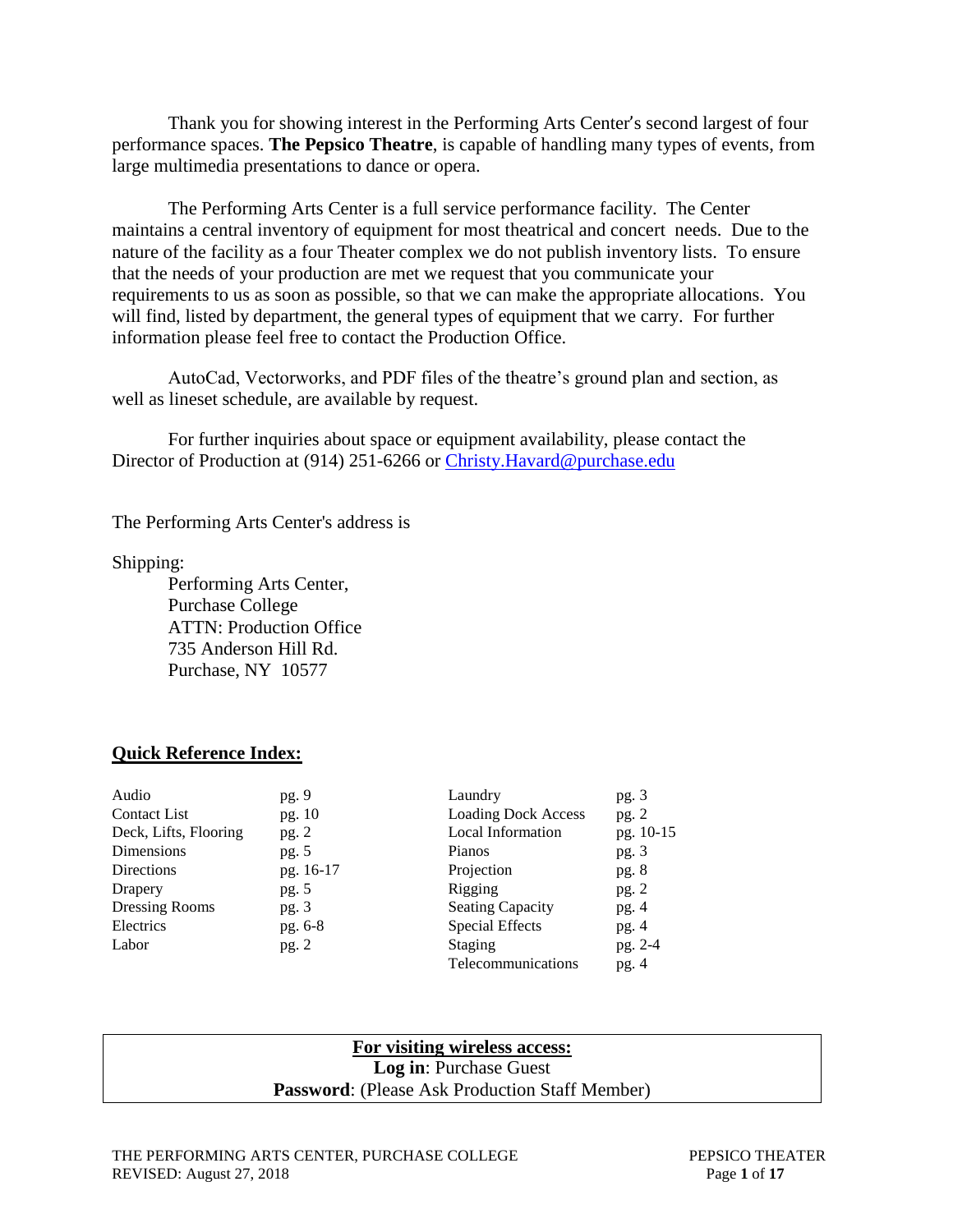# **PEPSICO THEATER STAGING:**

# **Loading Dock Access:**

The Pepsico Theater has one loading dock, accessed through Parking Lot West 1. It is truck level, can handle one 53' tractor trailer at a time. Dock height is 4'-0". Overnight parking for trucks is available by prior arrangement in Parking Lot West 2.

## **Stage Deck, Stage Lifts, Flooring:**

The Pepsico Theater is equipped with 2 full stage lifts downstage of the proscenium. Normally both lifts hold five rows (total) of removable seating. For loading in/out and adjusting orchestra pit levels, the lifts can operate independently and, but must remain stationary during performances. The Hanamichi platforms in the house extend over both the US and DS lifts. In order for both the US or DS lift to become flush with the stage, the edges of the lift must remain completely clear of any materials.

The Pepsico Theater has a Harlequin Cascade dance floor. The floor has been cut to 50'. There is enough flooring to cover the playing depth of our Theater upstage of the proscenium. The floor is black and non-reversible.

# **Rigging:**

The Theater is equipped with a single purchase counterweight system. Arbor capacity is 1,200 lbs. above batten weight. All battens are 60' in length with limted 4' extensions available. There are 74 linesets available for variable use in The Pepsico Theater. Our current lineset schedule is available upon request. The house curtain is blue and a guillotine type, operated from the deck, stage right. There is a center split, but it does **not** travel.

### **Labor:**

The stagehands at the Performing Arts Center are professional, free lance, union stagehands and wardrobe personnel. We abide by many standard union labor rules.. For shows traveling with a"Yellow-Card" we are under the jurisdiction of the New York City and Westchester IATSE Local 1. If you are unfamiliar with the area please contact the Production Office and we will help you arrange your labor through the local Business Office.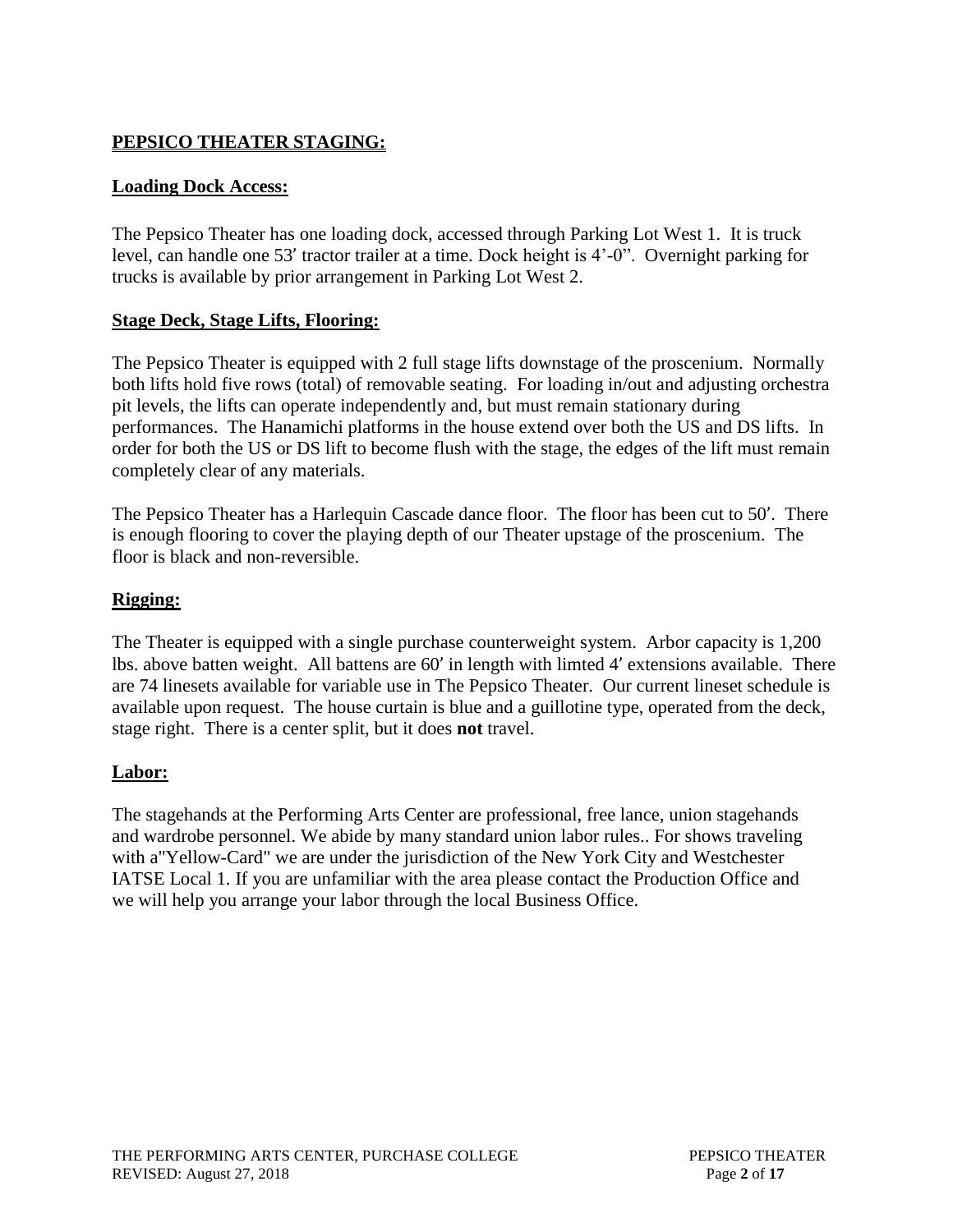# **General Equipment:**

Each theater is equipped with a variety of A-frame ladders and a personnel lift.

The Performing Arts Center owns orchestral chairs, bass stools, music stands, and lights for orchestra use. There are 4' x 8' risers in heights of 8", 16" and 24"**. We do not own choral risers.** 

# The PERFORMING ARTS CENTER also maintains an assortment of concert quality Steinway pianos which are available by prior arrangement. **Please be advised that The PERFORMING ARTS CENTER DOES NOT ALLOW TAPE OR ADHESIVES OF ANY KIND ON ANY OF THE PIANO OR PREPARED PIANO. THERE ARE NO EXCEPTIONS TO THIS POLICY AND WILL BE STRICLTLY ENFORCED.**

The PERFORMING ARTS CENTER has a steinway trained house piano tuner, contact the production office in advance to arrange tunings, standbys and to discuss associated fees.

The house also maintains a **lecture package** including a lectern, chairs, and tables, and front projection movie screen available through prior arrangement.

### **Dressing Rooms:**

Dressing rooms for this Theater are located one floor below stage level, and accessible via stairs stage right and stage left or by the freight elevator, located stage left. All have makeup mirrors and lights, with tables and chairs. There are restroom facilities and showers located in each dressing room. Rooms breakdown as follows:

| 4 chorus rooms  | 10 people each. |
|-----------------|-----------------|
| 5 private rooms | 2 people each.  |

### **Laundry:**

There are shared laundry facilities located in an adjacent section of the building which must be reserved for use in advance of load-in. We can supply washing, drying and ironing facilities. Portable steamers are available through prior arrangement.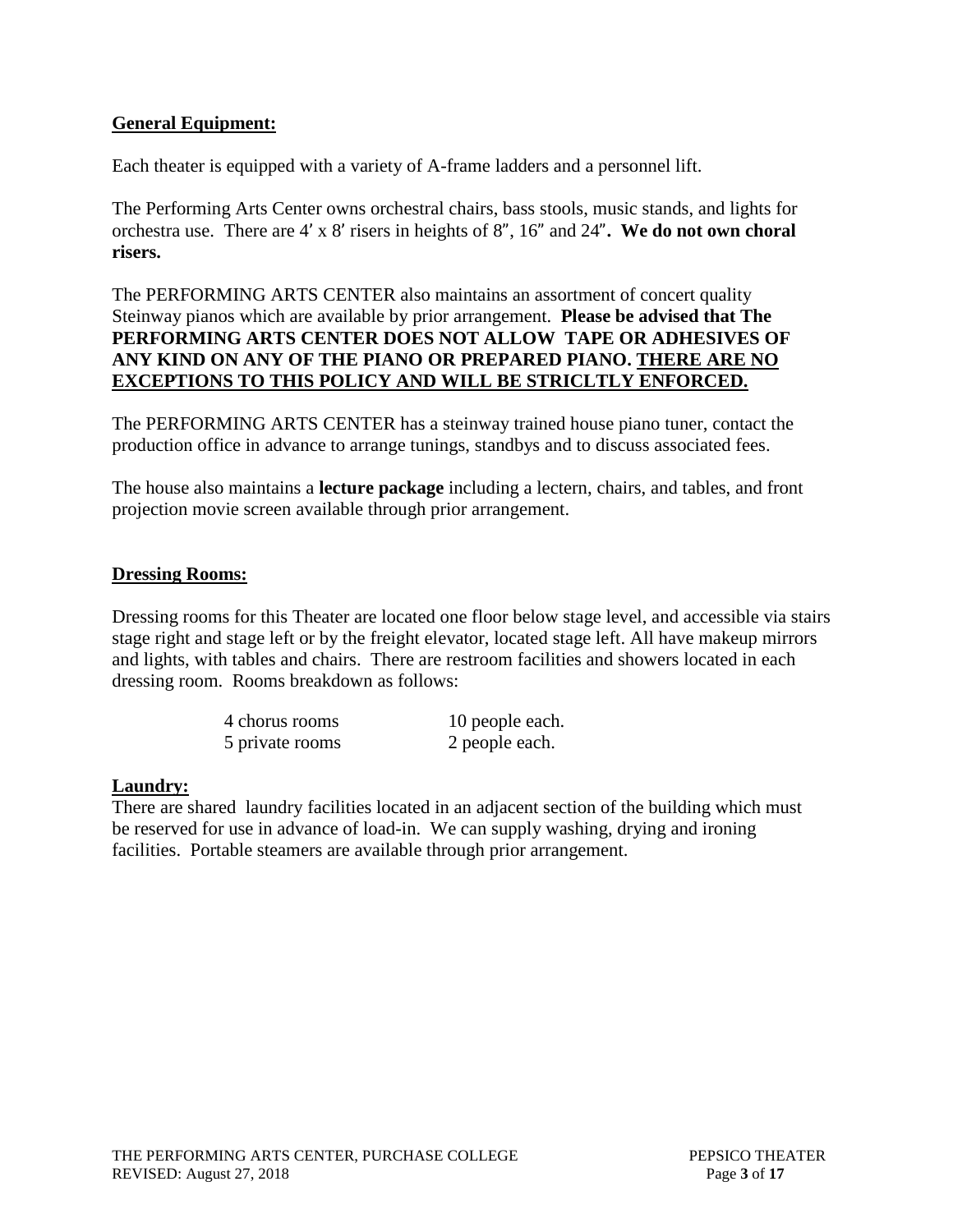| <b>Seating Capacity:</b> |        |     |
|--------------------------|--------|-----|
| Orchestra                |        | 405 |
| Balcony                  |        | 197 |
| Pit rows                 |        | 71  |
| Lift rows                |        | 40  |
|                          | Total: | 713 |

### **Special Effects:**

Any special or pyrotechnic effects must be approved by the production office prior to load in. All necessary and appropriate certificates must be presented upon arrival.

## **Telephones:**

Stage telephone numbers are as follows:

| Backstage | $(914)$ 251-6250             |
|-----------|------------------------------|
|           | Control booth (914) 251-6271 |

These numbers are for incoming and on-campus outgoing calls only. If you would like a private outgoing line installed for the length of your stay this service can be provided by the production office with 5 working days notice. There is a fee for installation and an itemized bill of local and long distance calls will be generated for the line.

### **Cellular Phone Coverage:**

Most cell phones work through out our buildings

# **Wireless Internet**

There is wifi available on the stage, wings, house, dressing rooms, and the lobby.

# **For visiting wireless access: Log in**: Purchase Guest **Password**: (Please Ask Production Staff Member)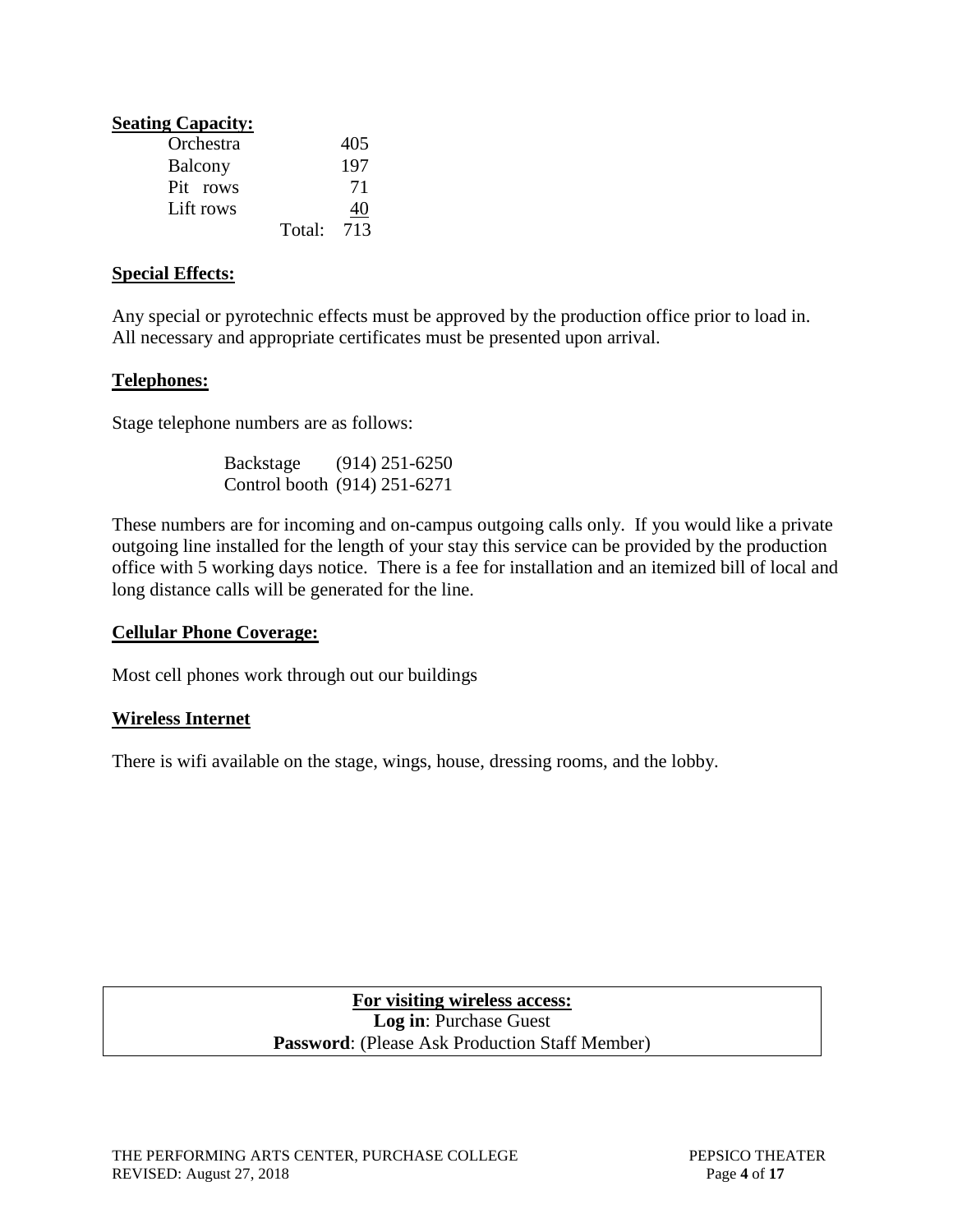# **ThePepsico Theater Dimensions**

| <b>Loading Dock Doors:</b>              | 9'-9"h x 7'-9"w   | 2.97m x 2.36m             |
|-----------------------------------------|-------------------|---------------------------|
| Dock Height:                            | $4' - 0''$        | 1.22m                     |
| Control Booth to Plaster Line:          | $78' - 9''$       | 24m                       |
| 2 <sup>nd</sup> Bridge to Plaster Line: | $75' - 0$ "       | 22.86m                    |
| 1 <sup>st</sup> Bridge to Plaster Line: | $35'-6$ "         | 10.82m                    |
| FOH Balc Rail to Plaster Line           | $51' - 7''$       | 15.72m                    |
| Proscenium Width:                       | $54' - 9''$       | 16.69m                    |
| Proscenium Height:                      | $28' - 0''$       | 8.53m                     |
| <b>Total Playing Depth:</b>             | $48' - 9''$       | 14.86m                    |
| (Apron inc.)                            |                   |                           |
| Stage depth:                            | $43' - 10''$      | 13.36m                    |
| (Plaster line to back wall)             |                   |                           |
| <b>Stage Lifts at Centerline:</b>       |                   |                           |
| Downstage-depth:                        | $8' - 7"$         | 2.62m CURRENTLY HAS SEATS |
| Upstage-depth:                          | $9' - 7''$        | 2.92m CURRENTLY HAS SEATS |
| Apron at Centerline Depth:              | $7' - 7"$         | 2.31 <sub>m</sub>         |
| <b>Stage Height from House Floor</b>    | $3'-1"$           | 0.94m                     |
| Stage left wing:                        | $21' - 7''$       | 6.58m                     |
| Stage right wing:                       | $18' - 10''$      | 5.74m                     |
| Grid Height:                            | $75' - 0$ "       | 22.86m                    |
| High Steel:                             | $82 - 3"$         | 25.07m                    |
| Batten working height:                  | $4' - 6''$        | 1.37m                     |
| Batten working weight:                  | 1200 lbs.         | 544.3kg                   |
| Batten length:                          | $60' - 0''$       | 18.29m                    |
| <b>Batten Extension:</b>                | $4' - 0''$        | 1.22m                     |
| Masking opening:                        | $40' - 0''$       | 12.19m                    |
| Projection Bay:                         | 37'-0"w x 37'-0"d | 11.28m x 11.28m           |

# **The Pepsico Theater Drapery Inventory:**

| <b>Black Legs</b>      | 10             | $15'$ w x $35'$ h  | $4.57m \times 10.67m$  |
|------------------------|----------------|--------------------|------------------------|
| <b>Black Borders</b>   | $\overline{4}$ | $60'$ w x 12'h     | 18.29m x 3.66m         |
| <b>Black Borders</b>   | 2              | $60'$ w x 15'h     | $18.29m \times 4.57m$  |
| <b>Blackout Cloths</b> | 2              | $60'$ w x 35'h     | $18.29m \times 10.67m$ |
| Tab Curtains           | $\overline{4}$ | $6'w \times 35'h$  | $1.83m \times 10.67m$  |
| Half-Travellers        | 2              | 34'w x 35'h        | $10.36m \times 10.67m$ |
| <b>Black Scrim</b>     |                | $65'w \times 40'h$ | $19.81m \times 12.19m$ |
| White Seamless Cyc     |                | $65'w \times 40'h$ | 19.81m x 12.19m        |
| Movie Screen           |                | 46" w x 22'-0"h    | $14.78m \times 6.71m$  |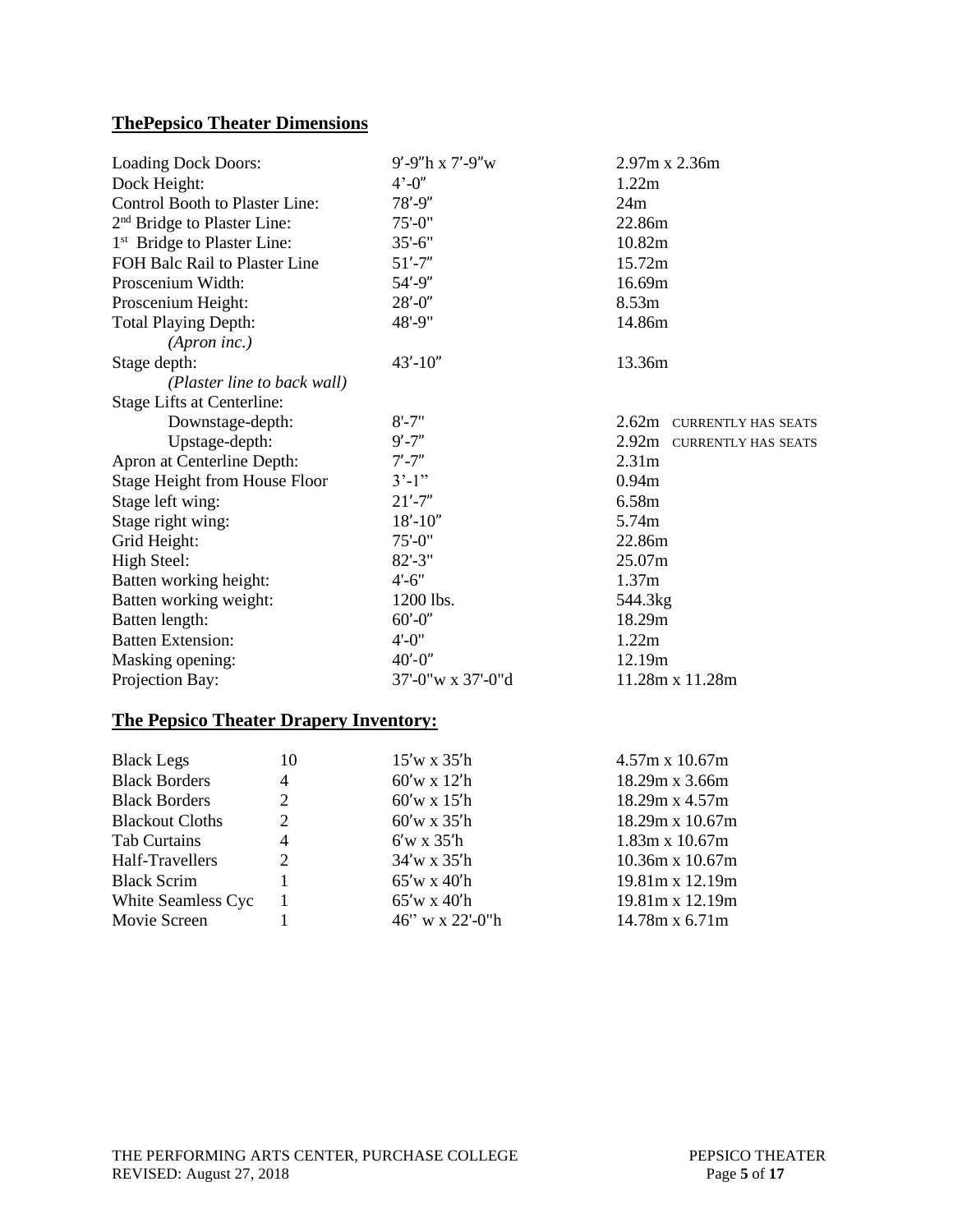# **The Pepsico Theater Lighting and Electrical**

# **Control:**

The PepsiCo Theatre is equipped with an ETC Ion 6000 with 1x touch screen monitor and 1x flat screen monitor, 2x20 Fader Wing. An ETC Net3 RVI with 2 flat screen monitors available on request. An Ipad with iRFR app is available on request as the remote for the console. The control booth is located at the rear of the orchestra level.

The PepsiCo is equipped with a Lighting Control Network. Using ACN and sACN protocol for control of Dimmers and DMX *Out* ports. Ethernet Ports are located in the Lighting Booth, Tech Table, SL/SR Deck, Dimmer room and other locations.

*DMX In* ports are available for any touring consoles which may need to access the house system. They are located as follows:

> Control booth Tech table position (center orchestra) Downstage left Downstage right

There are two *DMX In* ports located at each position, allowing control of the house system (DMX addresses 1-439).

*DMX Out* ports are available to add additional dimmers, scrollers, moving lights, and any other DMX-addressable equipment. They are located as follows:

> FOH - 1st Bridge, SL and SR Midrail - SL and SR Stage level - DSL and DSR Other Locations now available over Network/Gateway.

# **Company Power:**

There are three (3) 400A, 208v company switches available in the dimmer room. These three disconnects draw from the same power that feeds the theater's dimming system. The combined load on the company switches plus the house system cannot exceed 1200 amps/phase. These disconnects are equipped with cam-lock connectors which are **NOT ground & neutral reversed**.

There is one 400 amp/three phase, 208v disconnect in the stage area which may be tapped from either USL or USR at midrail. These disconnects are equipped with Camlock Tails **NOT ground & neutral reversed.**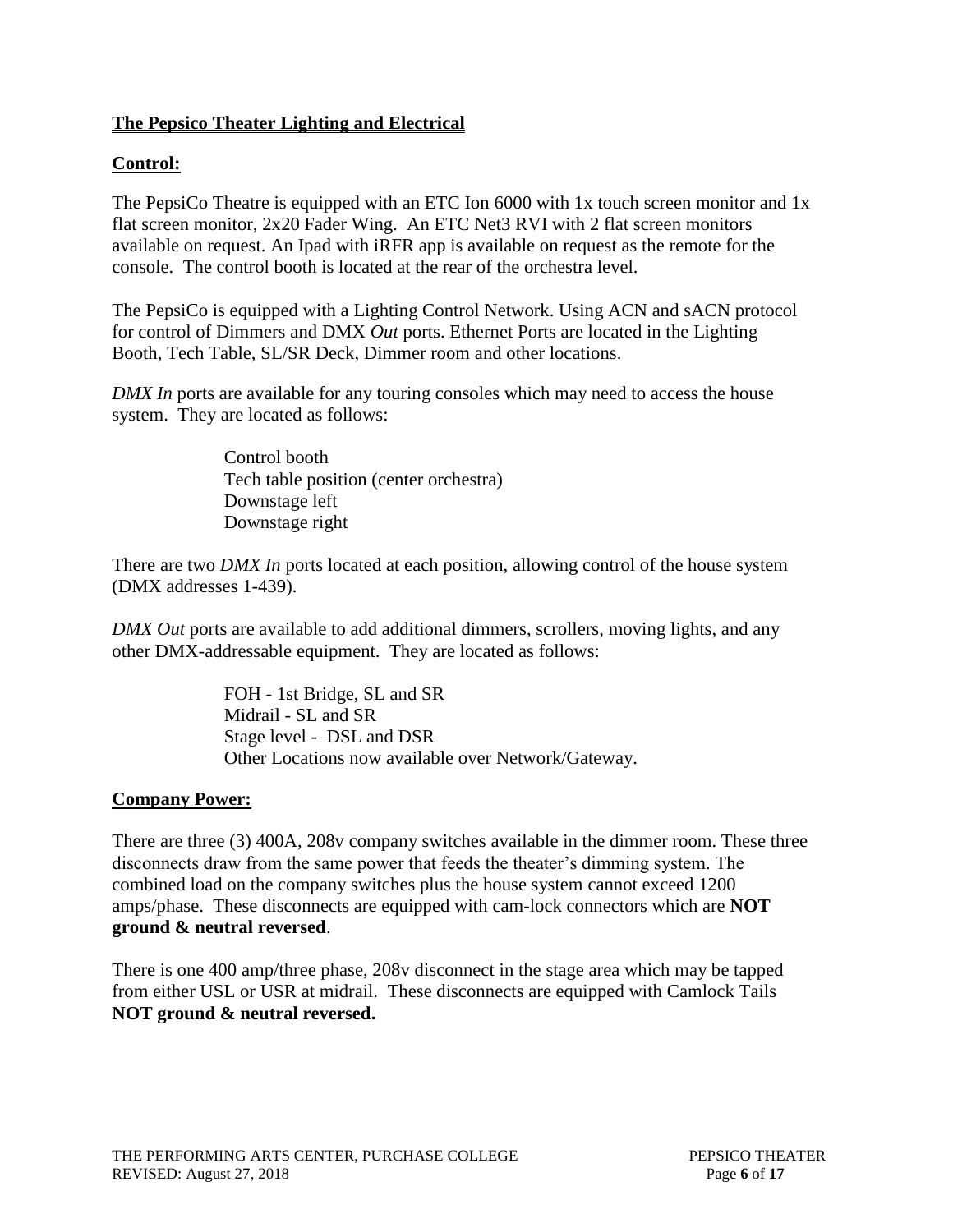# **House Dimmers and Circuitry:**

The PepsiCo Theater has 412 ETC dimmers (dimmer-per-circuit), configured as follows:

| Circuit | Dimmer  | Capacity |
|---------|---------|----------|
| 1-376   | 1-376   | 2.4 Kw   |
| 501-536 | 377-412 | $6.0$ Kw |

The house circuitry consists of 20A (to 2.4 Kw dimmers) and 50A (to 6.0 Kw dimmers) 2p&g connectors. If you anticipate using any 50 amp circuits, please check with the Lighting Supervisor for availability of 50A cable.

### **House Lights:**

House lights are dimmable from the control booth, and from downstage left and downstage right. House lights may also be controlled through the control console, or any touring console with DMX and sACN protocol.

#### **House Hang:**

There is a permanent Front of House hang, which is available upon request. Overhead are two (2) linesets hung with strip lights without color, predominantly used for worklight and general illumination. These strip lights can be struck as needed.

#### **Follow Spots:**

The theater has 2 Lycian StarkLite II 1.2kw follow spots located in a spot booth at the back of the house in the center of the  $2<sup>nd</sup>$  bridge above the balcony seating.

#### **Additional Lighting Inventory:**

The Performing Arts Center maintains a large inventory of ETC, Altman and other various instruments which is available to the user. Rental charges may apply. Due to the constant rotation of our inventory among our four theaters, we do not list fixtures quantities. Lighting equipment can be requested by completing an "Electrics Request Form". Below is a list of a selection of fixture types in the PAC Inventory. For further information please contact the PAC Lighting Supervisor or the Prodcution Department (914)251-6262

| <b>Focusing Units</b>              | <b>Frame Size</b> |
|------------------------------------|-------------------|
| ETC Source Four $5^{\circ}$ @575w  | 14"x14"           |
| ETC Source Four $10^{\circ}$ @575w | 12"x12"           |
| ETC Source Four $19^{\circ}$ @575w | 6.25"x6.25"       |
| ETC Source Four $26^{\circ}$ @575w | 6.25"x6.25"       |
| ETC Source Four $36^{\circ}$ @575w | 6.25"x6.25"       |
| ETC Source Four $50^{\circ}$ @575w | 6.25"x6.25"       |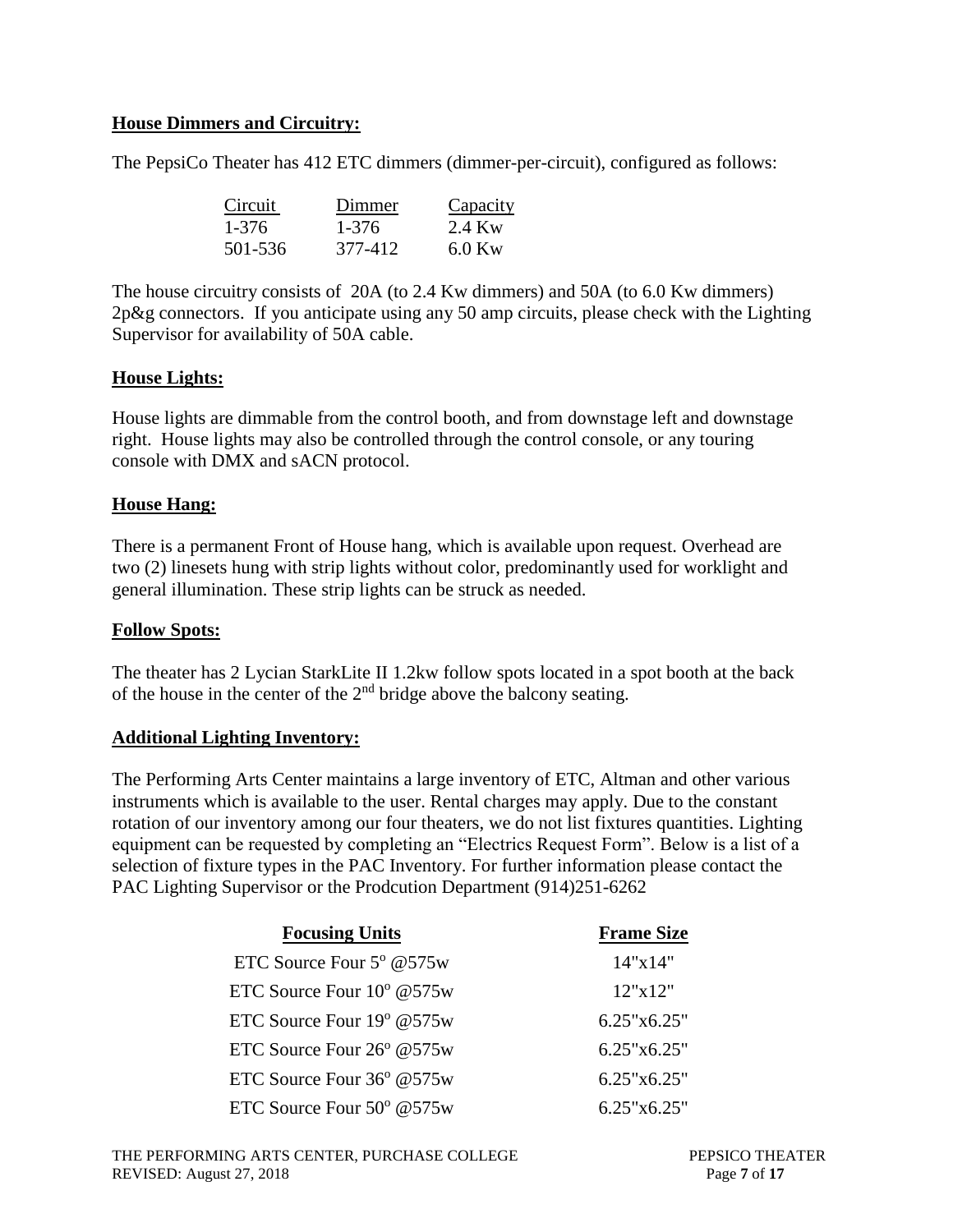# **Additional Lighting Inventory:**

| <b>Wash Units</b>    | <b>Frames Size</b>   |
|----------------------|----------------------|
| PAR 64, 1Kw          | 10"x10"              |
| ETC S4 PAR, 750w     | $7.5" \times 7.5"$   |
| 8" Fresnel, 1Kw      | 10"x10"              |
| $6"$ Frensel, $750w$ | 7.5"x7.5"            |
| 3" Fresnel, 300w     | $3.75" \times 3.75"$ |
| Mini-ten, 1Kw        | $8.75" \times 5.5"$  |
| 14" Scoop, T-3, 1Kw  | 14"x14"              |
| Birdie, 150w         | 2.75"x2.75"          |
| GAM Stick-up, 150w   | N.F.                 |
|                      |                      |

| <b>CYC</b> and Border Lights                         | <b>Frames Size</b> |
|------------------------------------------------------|--------------------|
| FAR-CYC, T-3, 4 CKT, 4 light, 1K per CKT, Top/Bottom | 15"x18"            |
| ALT T-3, 3 CKT, 6 light, 1K per CKT (Length 4'6")    | 8.5"x12.75"        |
| KLG T-3, 3 CKT, 9 light, 1K per CKT (Length 6'-9")   | $8.5" \times 8.5"$ |
| KLG T-3, 4 CKT, 8 light, 1K per CKT (Length 6')      | $8.5" \times 8.5"$ |
| KLG T-3 4 CKT 12 light, 1.5K per CKT (length 8')     | 7.25"x7.75"        |

# **PROJECTION:**

Panasonic PTDZ21K Projector (21,000 lumens) with option of LE20 or LE30 lenses The projector is permanently located in the center tech booth in the back of the orchestra level The system includes a Crestron Touch Controller with multiple inputs, and an Oppo HD BluRay player.

There are ports to plug in sources at the Booth and at the House Mix position as well as on the Proscenium wall stage right for both HDMI and VGA which are configured to accept sound for playback as well.

The projectors normal focus is 18' tall x 36' wide image on our in house perforated front projection screen that is approximately 22' tall by 46' wide and is permanently located on line set #8, located approximately 5'4" upstage of the proscenium wall. Various borders and wings can adjust final image size. It is also possible to project on an upstage cyc or onto scenic elements.

For additional cost, The Performing Arts Center has a preferred vendor that can assist with alternative setups, including additional Projection Systems, Video Switchers, Robotic Camera Systems, Laptops, Video Monitors, custom and rental screens and almost any other requirement. If interested in renting this system or for any video needs, please contact the Director of Production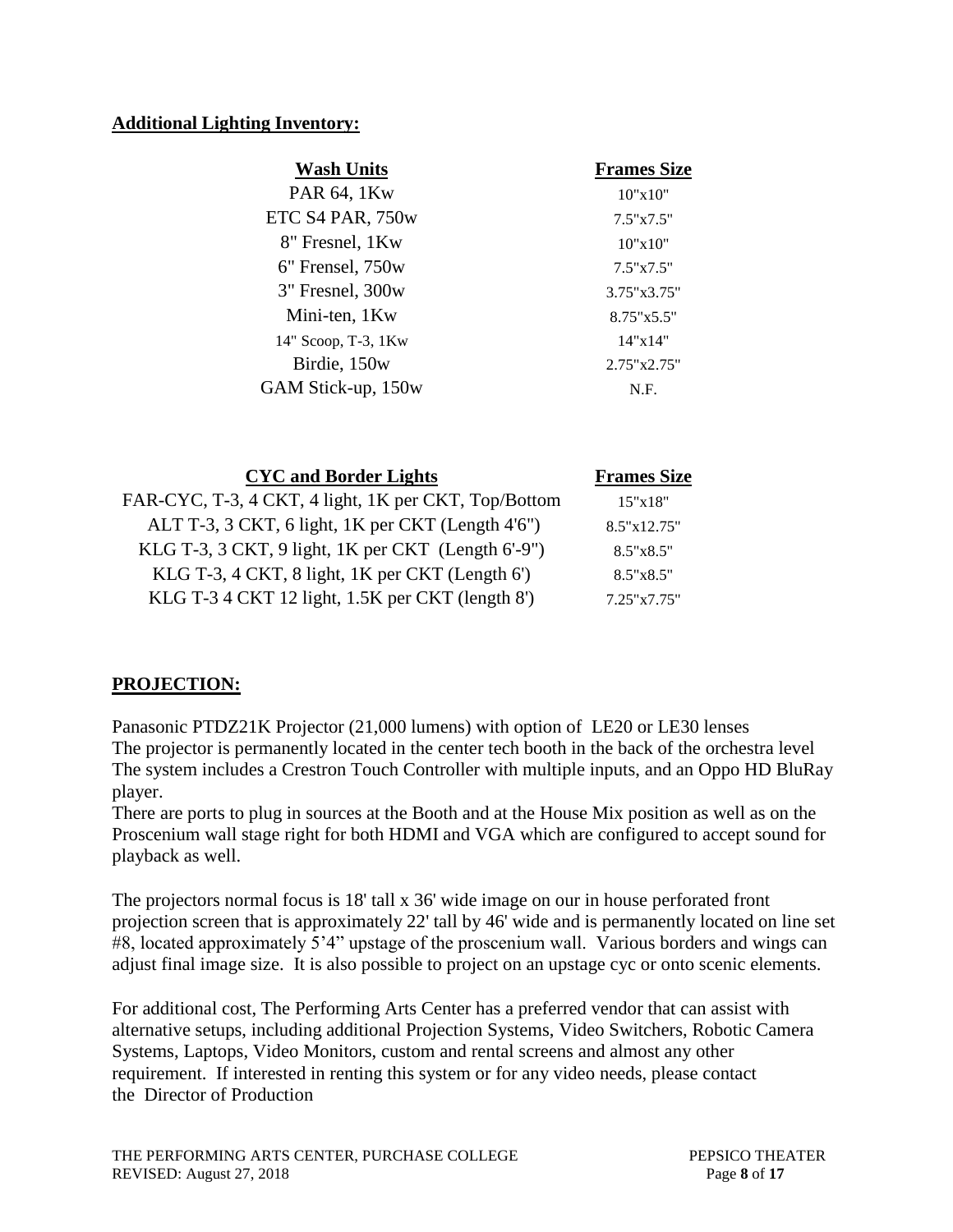# **The Pepsico Theater Audio:**

### **Auditorium Amplification:**

For front of house sound reinforcement, the PepsiCo Theatre is equipped with a matching Left, Center, and right speaker arrays dead hung through cutouts in the venue's acoustical cloud. Each array consists of two L-Acoustics ARCS Focus cabinets over two ARCS Wide cabinets. Each array is powered by an L-Acoustics LA4X amplified controller.

There are a total of four L-Acoustics SB28 subwoofers with two dead hung just off stage of either side of the acoustical cloud. The subwoofers are powered by an L-Acoustics LA12X amplified controller.

Additionally, there are a total of eight L-Acoustics 5XT fill speakers on the underside of the balcony positioned to cover the rear audience and operator booths. The fills are powered by an L-Acoustics LA4X amplified controller.

Additionally, as part of the venue's cinema sound sound system, there are a total of ten QSC SR-1020 surround loudspeakers. They are located symmetrically with four up each side of the orchestra and one on each side of the balcony. Each is driven individually by a dedicated channel of a QSC DPA 4.30 amplifier. By prior arrangement, the surround loudspeakers can be reassigned for use by the main sound system for effects.

### **Mixing Console and Inputs**

The venue's mixing console is a Yamaha CL5. It is normally located in a booth at the rear of the orchestra level. By prior arrangement / approval it may be possible to move it out to a fixed position at the rear of the Orchestra, with an attendant loss of twenty four seats.

The console is normally fed by a Rio3224-D located backstage and connected to the house snake boxes on the proscenium walls via patch bays. There is an additional Rio1608-D located in the control booth and connected to the patch bays there.

### **Communication:**

The Pepsico Theatre is equipped with a single channel Clear Com system which is accessible from virtually all points within the Theater. There is also a house page/monitor system which puts program feed to the booths and dressing rooms. Six headsets and belt packs are included in the venue's basic audio package.

### **Assisted Listening System:**

The Pepsico Theater also has permanently installed Sennheiser infrared system for the hearing impaired. A limited number of headsets are available at the door to patrons who request them. The system takes its feed from the standard monitor mic.

# **Additional Audio Equipment:**

The Performing Arts Center maintains an extensive inventory of playback equipment, microphones, speakers, amplifiers, signal processing equipment, additional intercom equipment, cables, and accessories. Rental charges may apply. Due to the constant rotation of our inventory among our theaters, we are unable to publish equipment lists. Please feel free to call the Production Office and speak with either the Director of Production or Audio Supervisor regarding the specific needs of your production.

THE PERFORMING ARTS CENTER, PURCHASE COLLEGE PEPSICO THEATER REVISED: August 27, 2018 **Page 9** of 17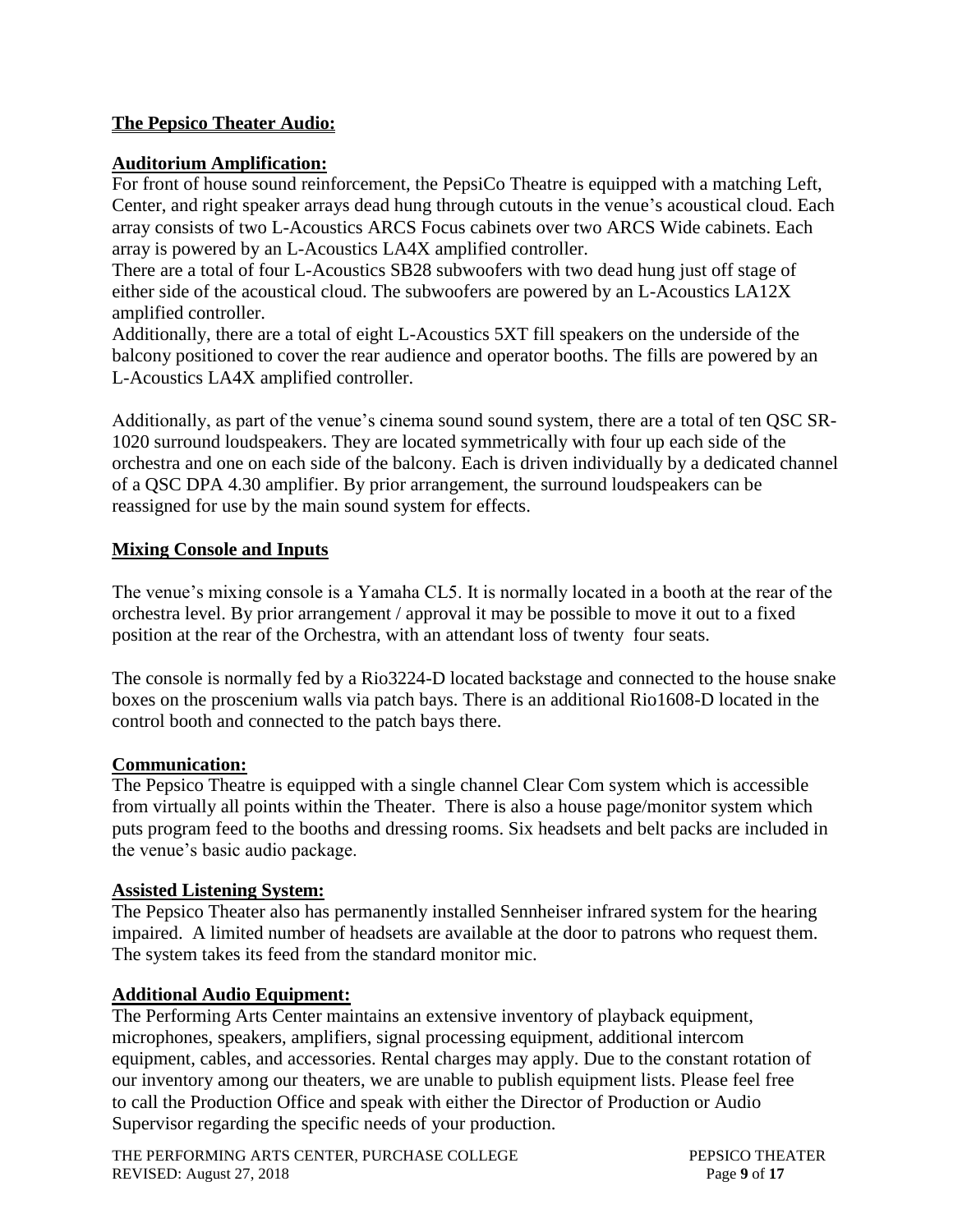## **Performing Arts Center Contact List:**

**Peter Specce,** (914) 251-6221 **Peter Wylie** (914) 251-6258 **Justin Herminghouse** (914) 251-6240 **Nick Jowdy** (914) 251-7921 **Patrick McMullen** (914) 251-6162

**Christy Havard** (914) 251-6266 Director of Production Christy.Havard@Purchase.edu Asst. Director of Production Peter.Specce@Purchase.edu Lighting Supervisor Peter.Wylie@Purchase.edu Audio Supervisor<br> **Audio Supervisor**<br> **Audio Supervisor**<br> **Audio Supervisor**<br> **Audio Supervisor**<br> **Audio Supervisor**<br> **Audio Supervisor**<br> **Audio Supervisor**<br> **Audio Supervisor**<br> **Audio Supervisor**<br> **Audio Supervisor**<br> **Aud Bennett Marrow** (914) 251-6219 Production Coordinator Bennett.Marrow@Purchase.edu Production Coordinator Nicholas.Jowdy@Purchase.edu Production Coordinator Patrick.McMullen@purchase.edu

| <b>Production Office</b>                   | $(914)$ 251-6262 |
|--------------------------------------------|------------------|
| <b>Booking Office</b>                      | $(914)$ 251-6180 |
| <b>Box Office - Sales/Ticket Purchases</b> | $(914)$ 251-6200 |
| <b>Box Office</b> – Manager                | $(914)$ 251-6212 |
| <b>Concert Hall Backstage</b>              | $(914)$ 251-6246 |
| Pepsico Backstage                          | $(914)$ 251-6250 |
| <b>Recital Hall Backstage</b>              | $(914)$ 251-6285 |
|                                            |                  |

Performing Arts Center Website: [www.artscenter.org](http://www.artscenter.org/)

Site contains venue information and e-mail links to most of the center's staff. facebook[:](http://www.facebook.com/#!/pages/The-Performing-Arts-Center-Purchase-College/239798119185) The Performing Arts Center @ Purchase College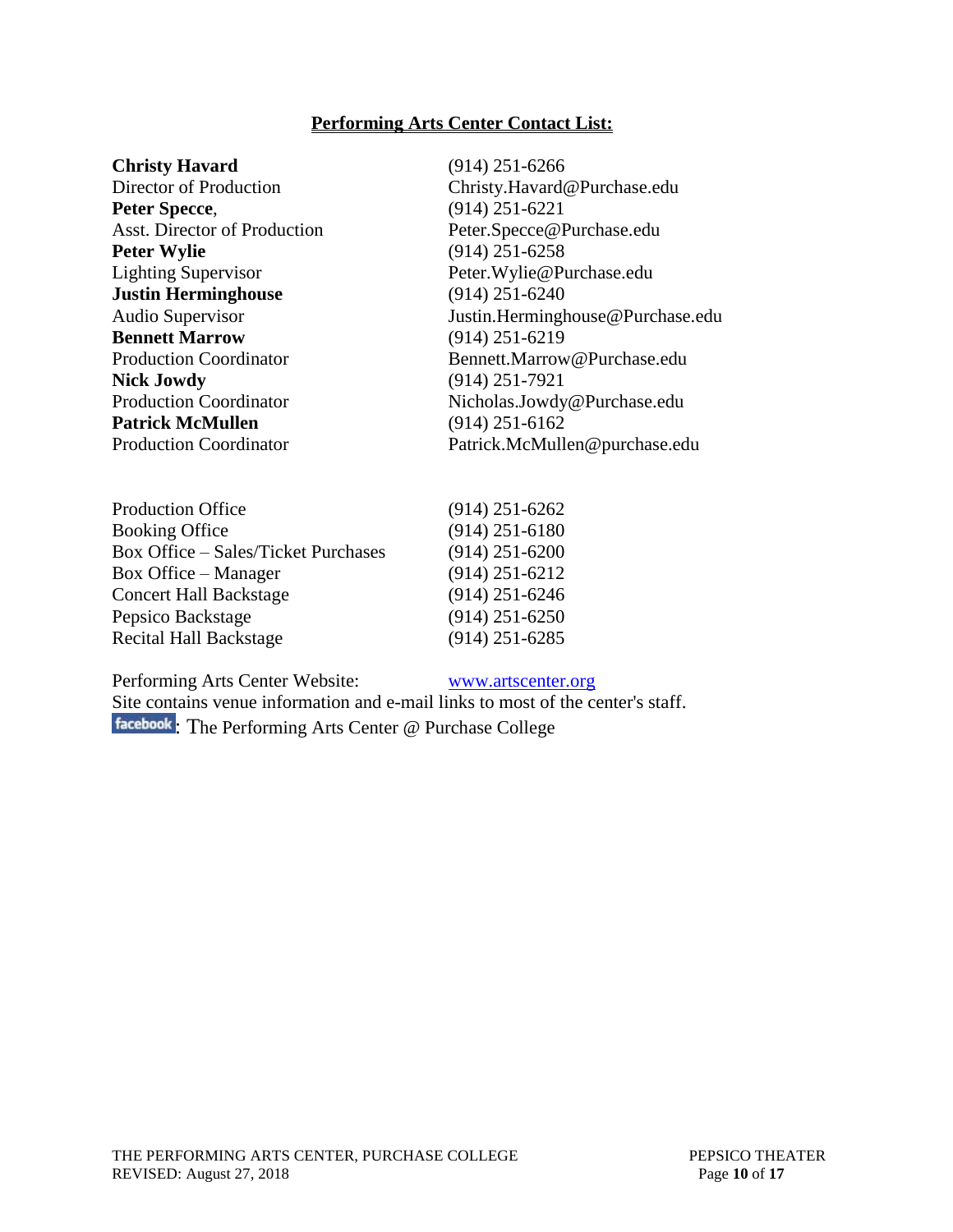# **LOCAL INFORMATIO**

*Note: All information following is provided as a courtesy to those using our facilities. Information is subject to change and the PAC is not responsible for changes or other misinformation.*

# **Transportation and Lodging**

# **Airports:**

The nearest airport to the PERFORMING ARTS CENTER is Westchester County Airport, approximately 2 miles away. LaGuardia, JFK and Newark are all equally accessible, approximately 50 miles from Purchase. For ground transportation inquire in the terminal at the Connecticut Limousine desk, destination Rye, NY.

# **Car Rentals at Westchester County Airport:**

| AVIS -         | <b>Hertz</b>     | <b>National</b>     |
|----------------|------------------|---------------------|
| (914) 997-2300 | $(914)$ 948-1016 | $(914)$ 946-9080    |
| www.avis.com   | www.hertz.com    | www.nationalcar.com |

**Taxi services:**

**Rye Taxi & Cab Harrison Taxi** (914) 967-0500 (914) 835-3400

(800) 472-5466 (800) 452-4225 [www.ctlimo.com](http://www.ctlimo.com/)

**Connecticut Limo Westchester Car & Limo Airport Service**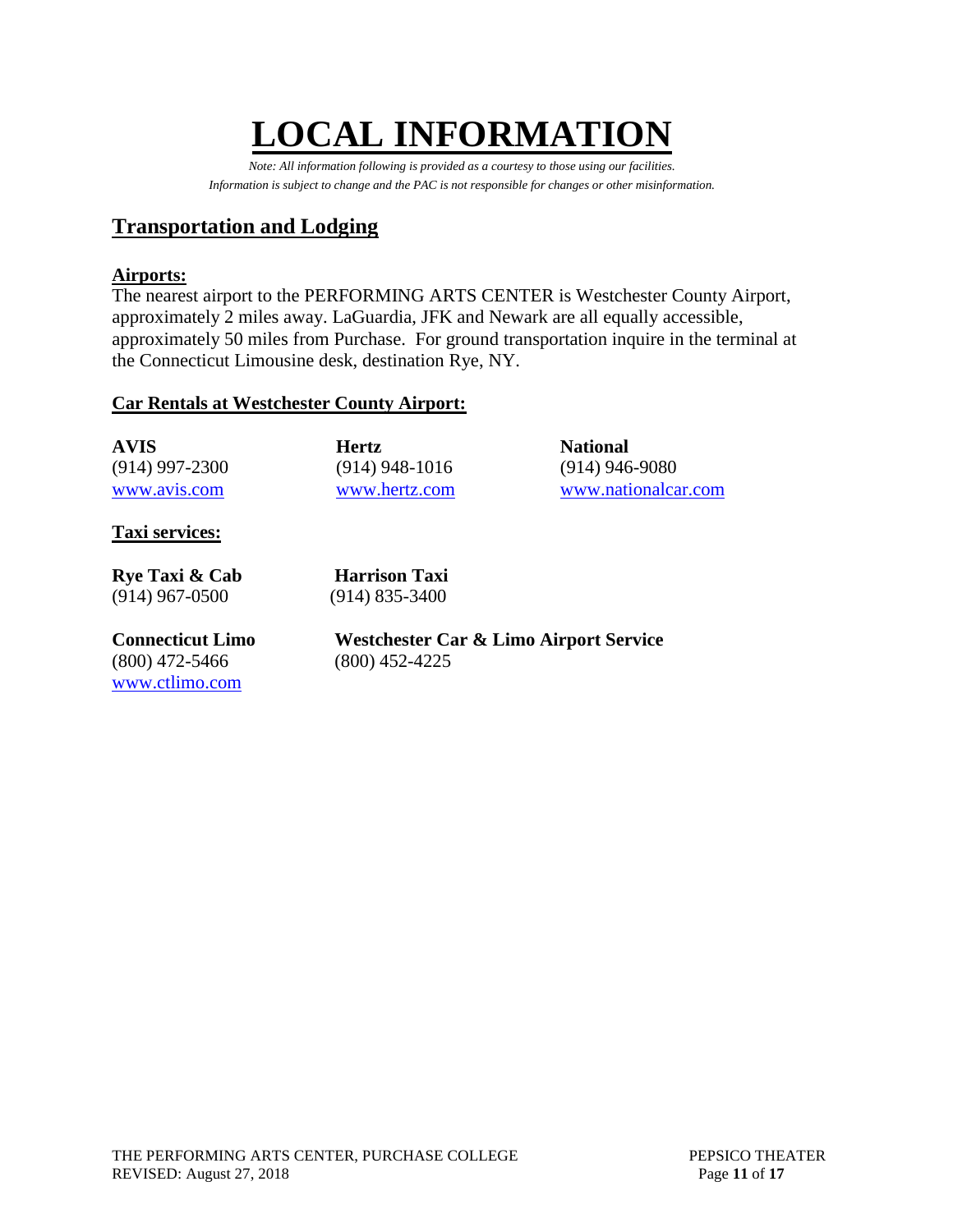#### **Hotels:**

*Deluxe-***Doral Arrowwood** 975 Anderson Hill Rd. Rye Brook, NY 10573 (914) 939-5500 Phone (914) 935-6615 Fax [www.arrowwood.com](http://www.arrowwood.com/) Approx. (3) minutes from venue

#### *Moderate-*

**Courtyard Marriott Hampton Inn** 631 Midland Avenue 200 West Main Street Rye, NY 10580 Elmsford, New York 10523 (914) 921-1110 Phone (914) 592-5680 Phone (914) 921-2446 Fax (914) 592-6727 Fax

#### **Summerfield Suites Westchester: Crowne Plaza White Plains:**

101 Corporate Park Drive 66 Hale Avenue White Plains, New York 10604 White Plains, New York 10604 [www.westchester.summerfieldsuites.hyatt.com](file://///vsfile02/Trevor%20C/Technical%20Info%20working/Pac%20Technical%20Info/Source%20Files/Theater%20A/www.westchester.summerfieldsuites.hyatt.com) [www.crowneplaza.com](http://www.crowneplaza.com/) (914) 251-9700 Phone (914) 682-0050 Phone

94 Business Park DR 699 Westchester Ave Armonk, NY 10504 Rye Brook NY 10573 (914) 273-4105 Fax (914)-939-5328 Fax

#### **Westchester Marriott Esplenade**

670 White Plains Rd. 95 South Broadway Tarrytown, New York 105791 White Plains, New York 10604 [www.marriott.com/hotels/travel/nycwe-westchester-marriott/](http://www.marriott.com/hotels/travel/nycwe-westchester-marriott/) [www.esplanadecorporate.com](file://///vsfile02/Trevor%20C/Technical%20Info%20working/Pac%20Technical%20Info/Source%20Files/Theater%20A/www.esplanadecorporate.com) (914) 631-2200 Phone (914) 761-8100 Phone (914) 631-7819 Fax (914) 761-9015 Fax

[www.marriott.com](http://www.marriott.com/) www.whiteplainstarrytown.hamptoninn.com Approx. 10-15 minutes from venue Approx. 15-20 minutes from venue

(914) 682-0405 Fax

#### **La Quinta Inn The Rye Town Hilton**

(914) 273-9090 Phone (914)-939-6300 Phone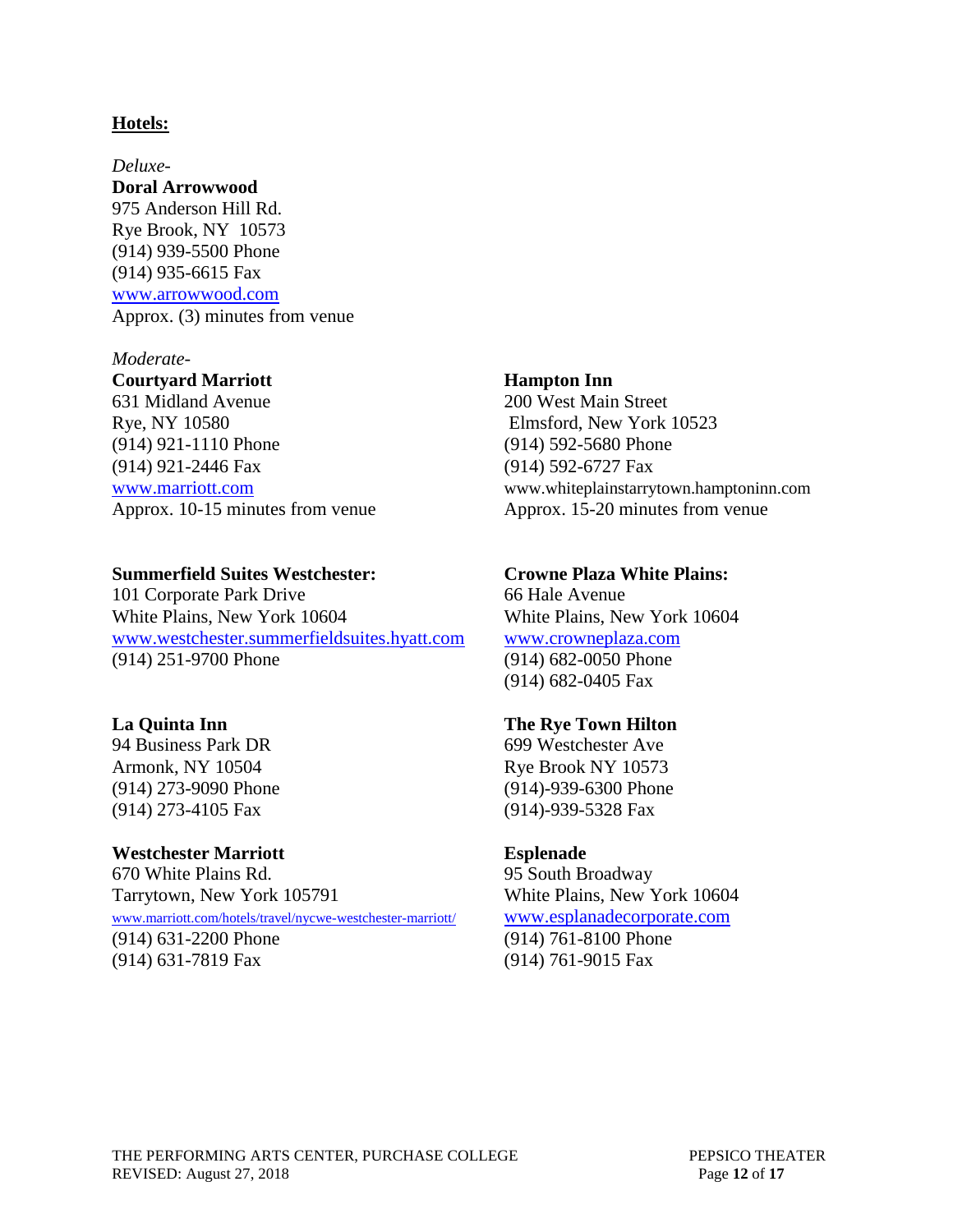# **DINING**

### **On-Campus Dining**

*Hours Subject to Change (and quite often do change, especially around holidays) without notice.*

#### **Campus Center North/ The Hub Starbucks**

On Purchase campus On Purchase Campus Mon – Thurs 7:30am – 12:00am Located in Fort Awesome  $Sat - 10:00am - 1:00am$  On Lincoln Ave Sun – 10:00am- 12:00am (914) 251-6988 \*Closed summer of 2018 for renovations\* Mon-Fri 7:30am-11pm

Sat&Sun 10am-11pm

# **SUMMER HOURS**

### **Starbucks:** Mon-Thurs: **10am – 2:00pm**

#### **Restaurants:**

Hours Subject to Change. \*D means restaurant delivers

#### **Cobblestone Restaurant** Italian

American 632 Anderson Hill Road Anderson Hill Rd Purchase, NY 10577 Purchase, NY 11:00am-10:00pm 11:30am – Midnight (914) 481-5811 (914) 253-9678 www.trattoria632.com [www.cobblestone-thecreek.com](file://///vsfile02/Trevor%20C/Technical%20Info%20working/Pac%20Technical%20Info/Source%20Files/Theater%20A/www.cobblestone-thecreek.com)

# **The Pub Restaurant** 100 South Ridge Street

### **@ Doral Arrowood Hotel Rye Brook, NY 10573**

975 Anderson Hill Rd (914) 937-0351 Rye Brook, NY 10573 11:00am-10:00pm (914) 939-5500 Phone [http://order.chipotle.com](http://order.chipotle.com/) Mon-Thur: 2:30pm-12:00am Fri: 2:30pm-1:30pm Sat: 11:30am-1:30am Sun: 11:30am-12pm

### **Trattoria 632 (\*D)**

### **Chipotle Mexican Grill**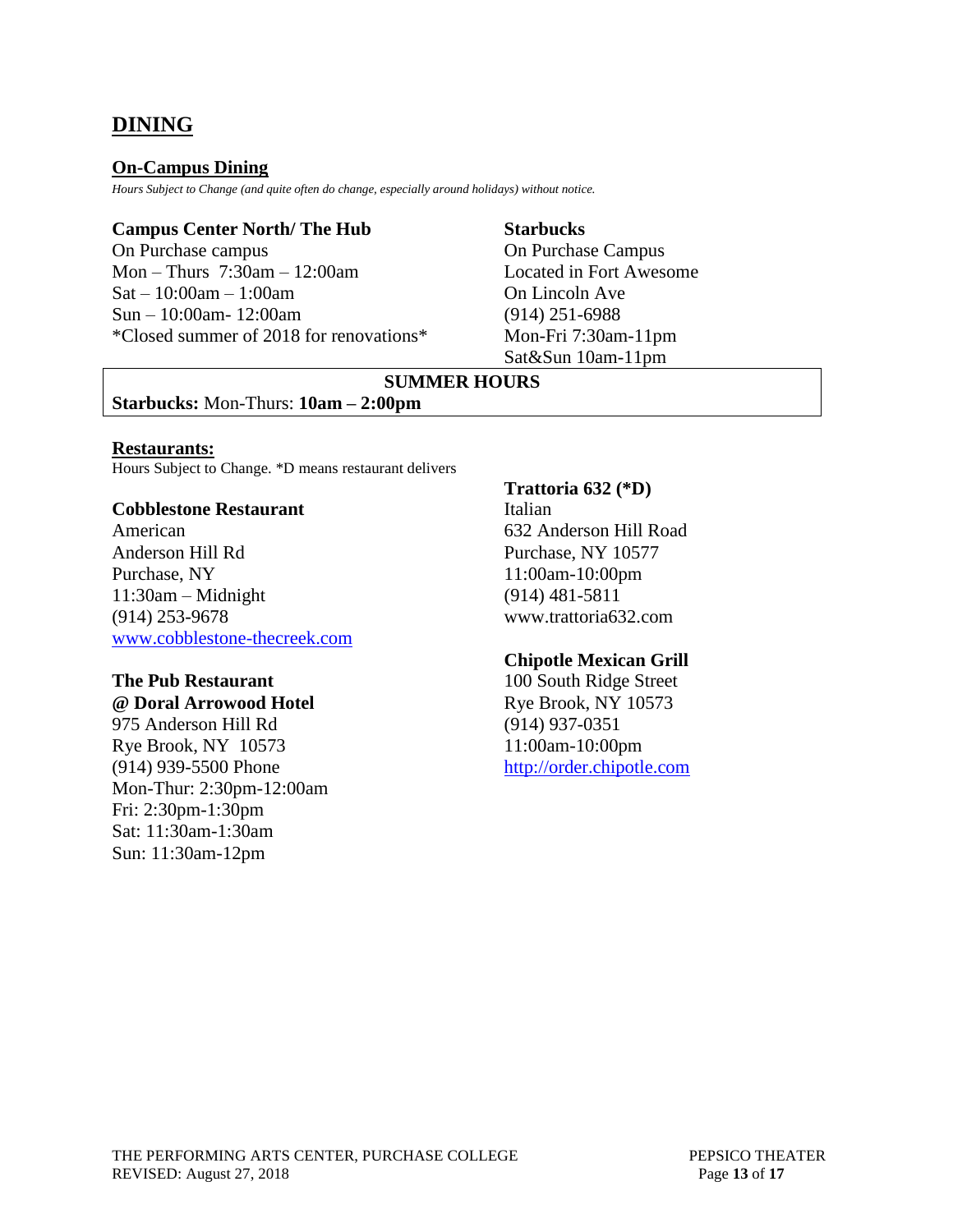## **Grocery Stores:**

**Stop & Shop** 154 Westchester Avenue White Plains, NY 10604 (914) 997-0715 *(24 Hours Tues-Sat)*

# **Production Resources Office Supplies: Dry Ice:**

**Staples FedEx Office Print & Ship Arctic Glacier, Inc.** 515 Boston Post Road 137 E Post Rd 500 Fenimore Road Port Chester, NY White Plains, NY 10601 Mamaroneck, NY (914) 937-8193 (914) 684-2679 (914) 698-8910 [www.staples.com](file://///vsfile02/Trevor%20C/Technical%20Info%20working/Pac%20Technical%20Info/Source%20Files/Theater%20A/www.staples.com) [www.fedex.com/us/office](file://///vsfile02/Trevor%20C/Technical%20Info%20working/Pac%20Technical%20Info/Source%20Files/Theater%20A/www.fedex.com/us/office) [www.arcticglacierinc.com](file://///vsfile02/Trevor%20C/Technical%20Info%20working/Pac%20Technical%20Info/Source%20Files/Theater%20A/www.arcticglacierinc.com)

## **Dry Cleaning: Flowers:**

**Convenience Cleaners Saveway Cleaners House of Flowers** 142 Midland Avenue 615 North Broadway 229 Marmaroneck Avenue Port Chester, NY White Plains, NY Mamaroneck, NY (914) 937-0666 (914-949-6766) (914) 698-2522 [www.conveniencecleaner.com](file://///vsfile02/Trevor%20C/Technical%20Info%20working/Pac%20Technical%20Info/Source%20Files/Theater%20A/www.conveniencecleaner.com) Pick Up and Delivery [www.houseofflowersny.com](http://www.houseofflowersny.com/)

[www.savewaycleaners.com](http://www.savewaycleaners.com/)

### **Massage Therapist Services:**

Upon prior arrangement and advance notice, a massage therapist may be available on campus. The phone number for more information is (914) 251-6548.

### **Hospitals & Medical Info:**

41 East Post Road 150 Purchase Street White Plains, NY 10601 Rye, NY 10580 (914) 681-0600 (914) 967-3266 [www.wphospital.org](http://www.wphospital.org/) M-F 8am-7pm

### **Stop & Shop Pharmacy Greenwich Hospital**

154 Westchester Avenue 5 Perryridge Road White Plains, NY 10604 Greenwich, CT 06830 914-997-1530 203-3000

# **White Plains Hospital Rye Walk-in Medical Center**

Sat 9am-2:00pm Sun 10am-2:00pm

www.greenhosp.org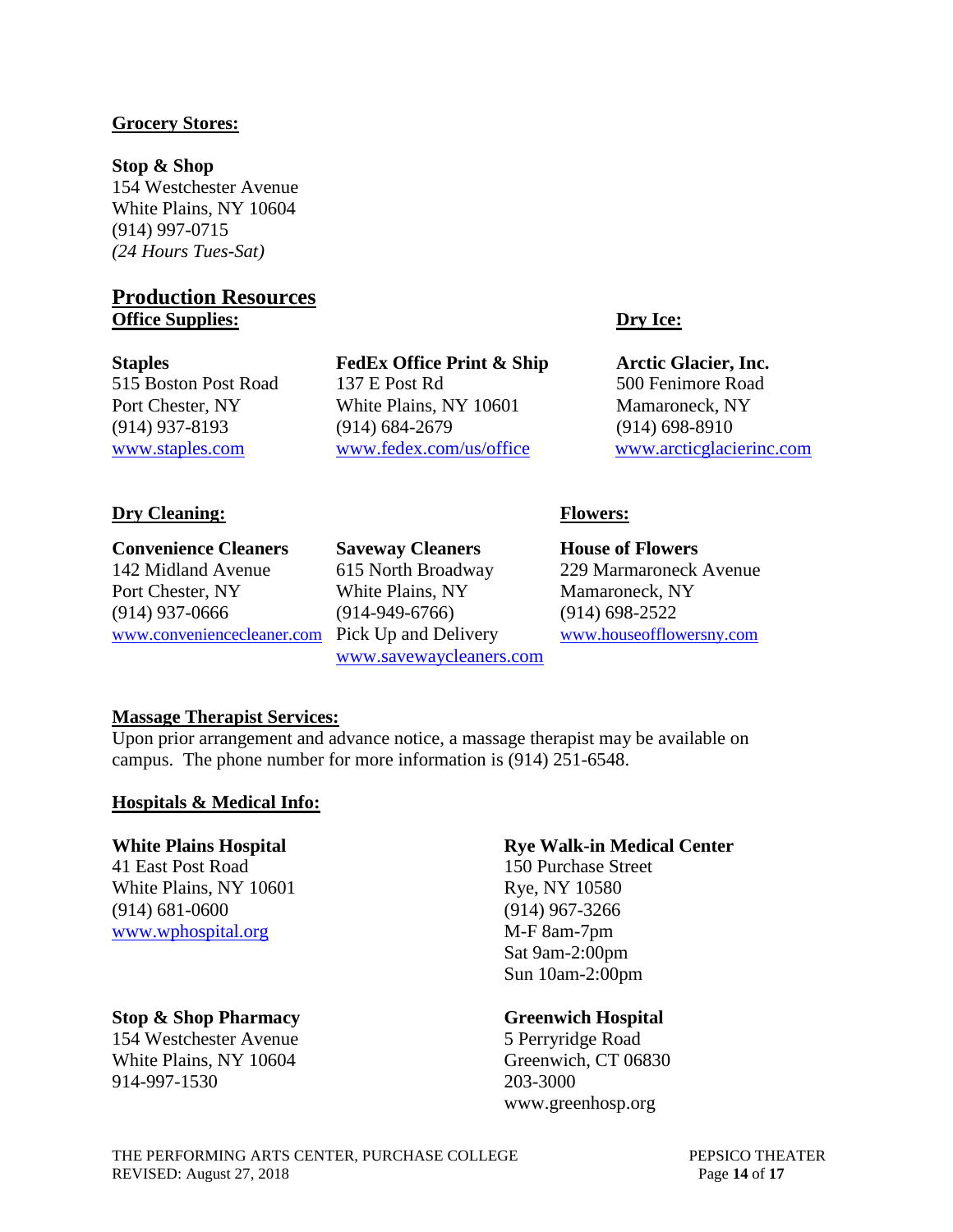### **Hardware / Lumber / Gas Supplies:**

### **Home Depot**

150 Midland Ave Port Chester, NY 10573 (914) 690-9745 M-Sat 6am-10pm, Sun 7am-8pm [www.homedepot.com](http://www.homedepot.com/)

1620 Webster Ave. 505 Saw Mill River Road *Atmospherics* Bronx, NY 10457 Elmsford, NY 10523 465 Knollwood Rd (718) 299-2002 (914) 347-6800 White Plains, NY 10603 [www.newmilfordlumber.com](http://www.newmilfordlumber.com/) *M-F 7am-5pm* (914)949-5151

#### **Tulnoy Lumber, Inc. Grainger Tech Air of White Plains**

Mon-Fri: 7am to 6pm Sat: 8am to 12:30pm

## **Trucking & Forklift / Aerial Lift Rentals:**

**Penske of Elmsford U-Haul Moving & Storage United Rentals**

# 32 Hayes Street 1 Virginia Road 224 Selleck Street Elmsford, NY 10523 White Plains, NY 10603 Stamford, CT 06902 (914) 592-7488 (914) 949-2525 (203) 327-0090 [www.penske.com](http://www.penske.com/) [www.uhaul.com](http://www.uhaul.com/) Fax – 203-327-2362

### **Audio, Backline, Lighting, and other Theatrical Resources:**

*Percussion Rental Audio Rentals Lighting Rentals* 410 West 47<sup>th</sup> St. 60 Dodge Ave 57 Alexander St. New York, NY North Haven, CT Yonkers, NY (212) 582-8410 (800) 331-1804 (914) 476-7987 x165 [www.ayerspercussion.com](file:///C:/Documents%20and%20Settings/christy.havard/Desktop/www.ayerspercussion.com) [www.hbrentals.com](file:///C:/Documents%20and%20Settings/christy.havard/Desktop/www.hbrentals.com) [www.altmanlighting.com](file:///C:/Documents%20and%20Settings/christy.havard/Desktop/www.altmanlighting.com)

*Backline Sound Equipment Backline* 625 West 55th Street 979 Saw Mill River Road 117 Ash St New York, NY Yonkers, NY Willimantic, CT (212) 868-4120 (914) 963-3452 (860) 455-9460

**Ayers Percussion HB Group (Audio) Altman Stage Lighting** ATTN: Kris Hodge

### **Carroll Music Sound Associates Shaboo Productions**

[www.carrollmusic.com](http://www.carrollmusic.com/) [www.soundassociates.com](http://www.soundassociates.com/) [www.shabooproductions.com](file:///C:/Documents%20and%20Settings/christy.havard/Desktop/www.shabooproductions.com)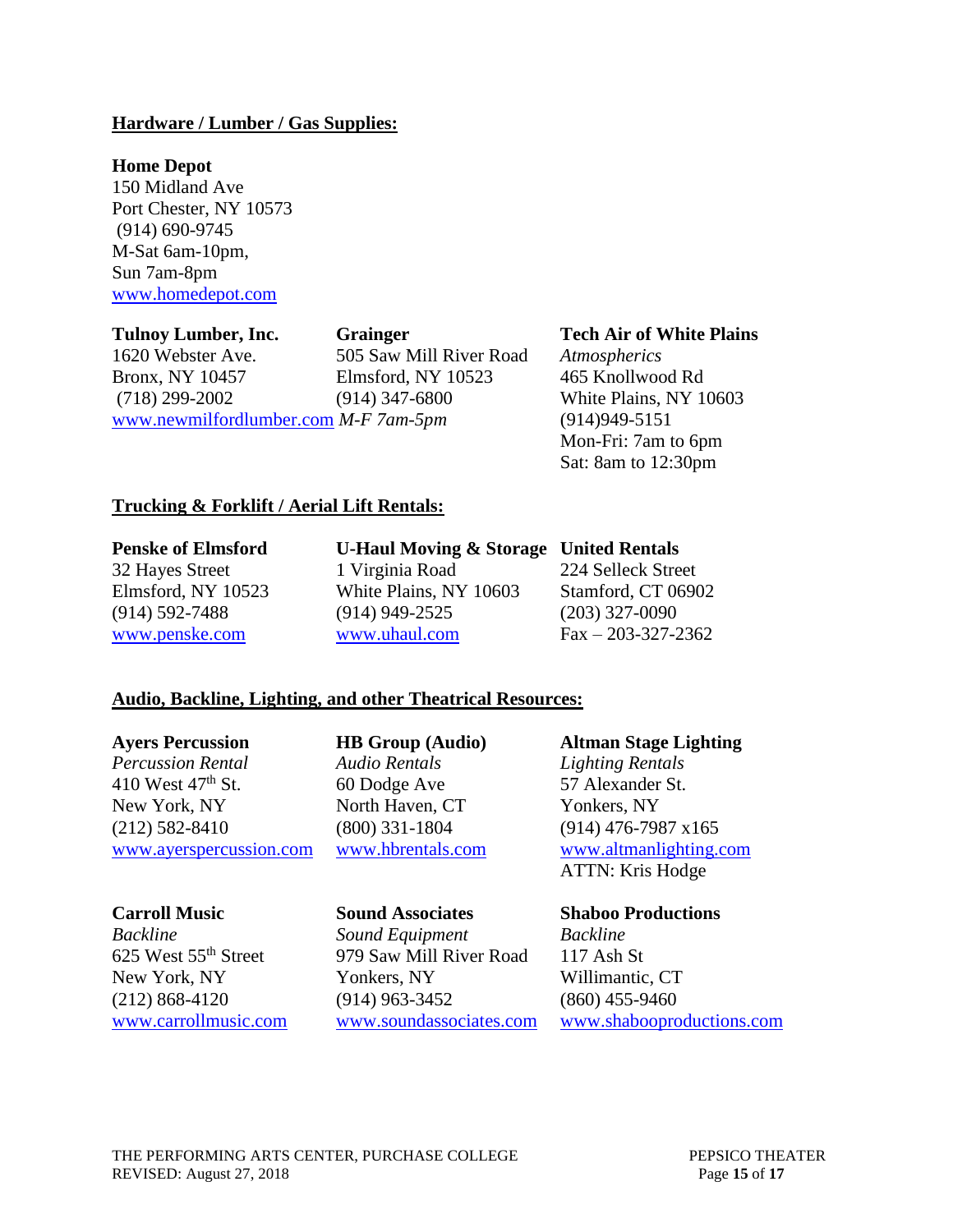# **Directions to Purchase College, SUNY Performing Arts Center:**

# **Location Access via:**

| <b>Parking Lot West 1</b>                                                        | <b>Underpass in between</b><br><b>Parking Lots West 1 and</b><br>West 2                                                                                                              | <b>Parking Lot West 2</b>                                                                                                                    |
|----------------------------------------------------------------------------------|--------------------------------------------------------------------------------------------------------------------------------------------------------------------------------------|----------------------------------------------------------------------------------------------------------------------------------------------|
| • The Concert Hall<br>"A" Loading Dock<br>• PepsiCo Theatre<br>"B" Loading Dock" | • Main Lobby<br>$\bullet$ Box office<br>• Administrative offices<br>• ADA Elevator<br>• The Repertory Theatre<br>$\mathbf{H}$ $\mathbf{D}$ $\mathbf{H}$<br>Loading Area and Elevator | • Recital Hall "C" Loading Dock<br>• Paint Deck (Concert Hall Alternate<br>Loading Dock)<br>• ALL Overnight Parking<br>(With Prior Approval) |

\* The Repertory Theatre ("D") Does not have a dedicated Loading Dock. Loading is done on street level in the underpass, which has direct access to the stage lift and freight elevator. The Repertory Theatre Stage Lift runs from the street level to stage level.

# **By Car:**

# **From New York City, Southern Westchester, and Long Island:**

Take the Hutchinson River Parkway, north to Exit 28, Lincoln Avenue. Turn **left onto Lincoln Avenue** and proceed approximately one mile to Anderson Hill Road (2nd traffic light). **Turn right onto Anderson Hill Road.** The campus is immediately on the left.

# **From Rockland County and Northern New Jersey (via the Tappan Zee Bridge):**

Take I-287 (Cross Westchester Expressway) to **exit 8E**. Shortly after first traffic light, **bear left onto Anderson Hill Road**. Proceed approximately 2.5 miles. **The campus is on the left**, just after intersection at Lincoln Avenue.

# **From Northern Westchester:**

Take I-684 south to **Exit 2** (Route 120), drive over the bridge and **turn right onto Route 120 South** (Purchase Street). Follow Route 120 south, 3.2 miles to Anderson Hill Road (1<sup>st</sup> traffic light) and **turn left.** Take Anderson Hill Road to 2<sup>nd</sup> traffic light. **The campus is on the left**, just after intersection at Lincoln Avenue.

# **From Connecticut, via the Merritt Parkway (which becomes the Hutchinson River Parkway in New York State):**

Proceed south to the New York Exit 28, Lincoln Avenue (Note: Do not get off at Exit 28 in Connecticut). **Turn right onto Lincoln Avenue** and proceed approximately one mile to Anderson Hill Road (2nd traffic light). **Turn right onto Anderson Hill Road**. **The campus is on the left**, just after intersection at Lincoln Avenue